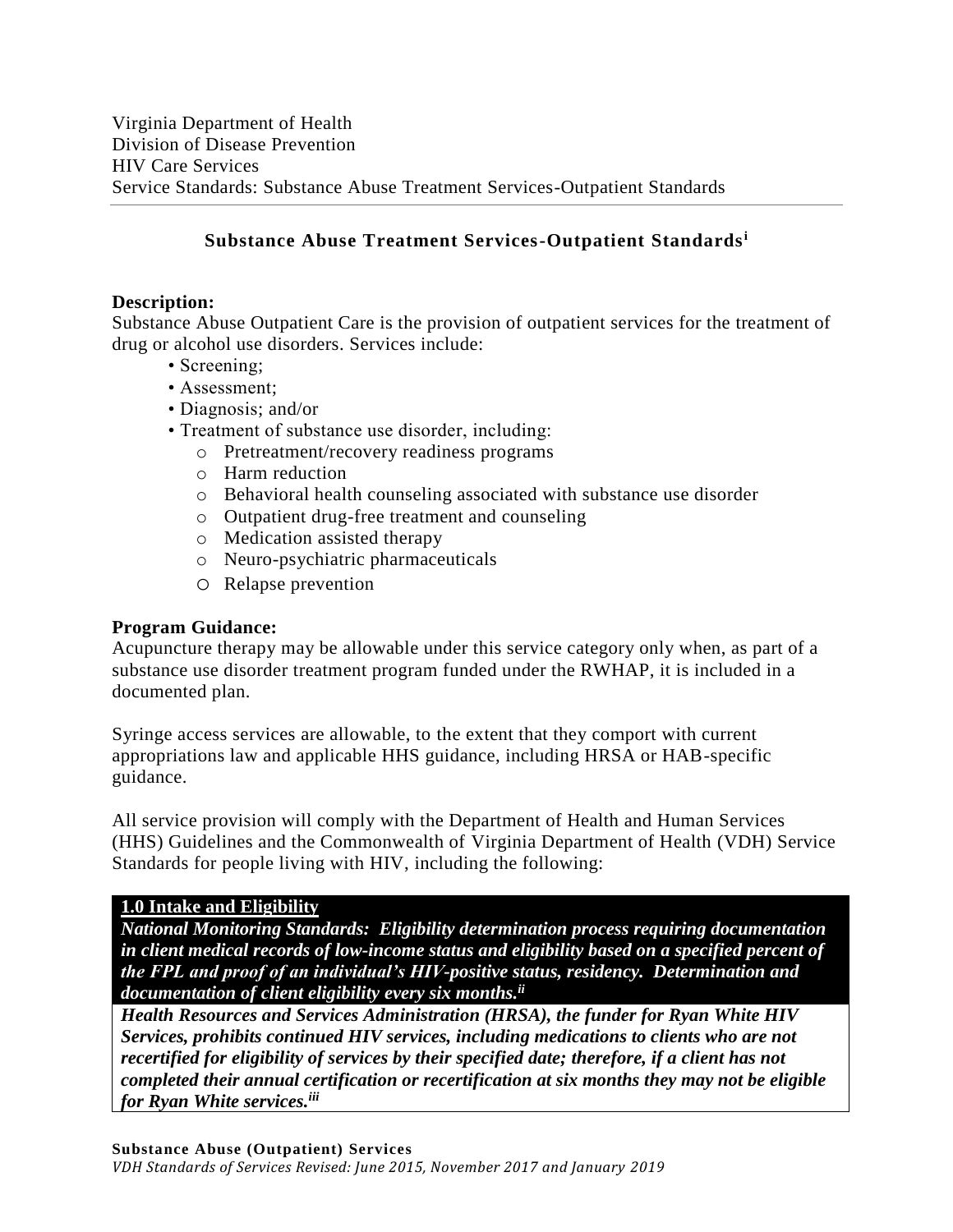| <b>Standard</b>                                                              | <b>Measure</b>                                 |  |
|------------------------------------------------------------------------------|------------------------------------------------|--|
| Referral                                                                     |                                                |  |
| 1.1) Self-referral or referral for Substance                                 | 1.1) Documentation of referral for outpatient  |  |
| Abuse Services by a Part B provider is                                       | substance abuse services is present in the     |  |
| documented prior to initiation of the service.                               | client's record, signed and dated.             |  |
| Eligibility                                                                  |                                                |  |
| 1.2) The client's eligibility for Ryan White                                 | 1.2) Documentation of the client's eligibility |  |
| Part B services is determined.                                               | is present in the client's record.             |  |
| 1.3) 1.3) To be eligible for this service                                    | 1.3) Documentation is present in files that    |  |
| applicants must:                                                             | verifies:                                      |  |
| a) Be diagnosed with HIV                                                     | Client is diagnosed with HIV<br>a)             |  |
| b) Live in Virginia                                                          | b) Client lives in Virginia                    |  |
| Have an individual or family income at<br>$\mathbf{c})$                      | c) Client meets income guidelines              |  |
| or below 500% of the Federal Poverty                                         | Client Medicaid status (gap of<br>d)           |  |
| Level (FPL)                                                                  | services)                                      |  |
| d) Ryan White Part B is the payer of last                                    | Recertification for continued<br>e)            |  |
| resort and other funding sources must                                        | eligibility for Part B services every six      |  |
| be vigorously pursued. Providers are                                         | months                                         |  |
| responsible to ensure that clients are<br>screened and deemed ineligible for | Client agrees to participate in<br>f)          |  |
| other payer sources covered by Federal                                       | insurance option that best meets their         |  |
| or State programs such as Medicare,                                          | medical needs and for which the client         |  |
| Medicaid, all other forms of insurance                                       | is eligible.                                   |  |
| or third party payers such as private and                                    |                                                |  |
| commercial insurance plans, and other                                        |                                                |  |
| payers.                                                                      |                                                |  |
| Provide recertification every six<br>e)                                      |                                                |  |
| months with proof of income, changes                                         |                                                |  |
| in insurance coverage, or any changes                                        |                                                |  |
| in residency                                                                 |                                                |  |
| <b>Client eligibility ensures Part B</b><br>f)                               |                                                |  |
| services are used as the payer of last                                       |                                                |  |
| <b>resort.</b> Client must agree to participate                              |                                                |  |
| in the insurance option client is eligible                                   |                                                |  |
| and that best meets the client's medical                                     |                                                |  |
| needs regardless of preference.                                              |                                                |  |
| <i>Note:</i> The Part B Program is the payer of last                         |                                                |  |
| resort. This is interpreted as "funds                                        |                                                |  |
| receivedwill not be utilized to make                                         |                                                |  |
| payments for any item or service to the extent                               |                                                |  |
| that payment has been made, or can reasonably                                |                                                |  |
| be expected to be made" by another payment                                   |                                                |  |
| source. <sup>iv</sup>                                                        |                                                |  |
| Apply through the VDH Central Office or                                      |                                                |  |
| through agency's eligibility services                                        |                                                |  |

### **Substance Abuse (Outpatient) Services**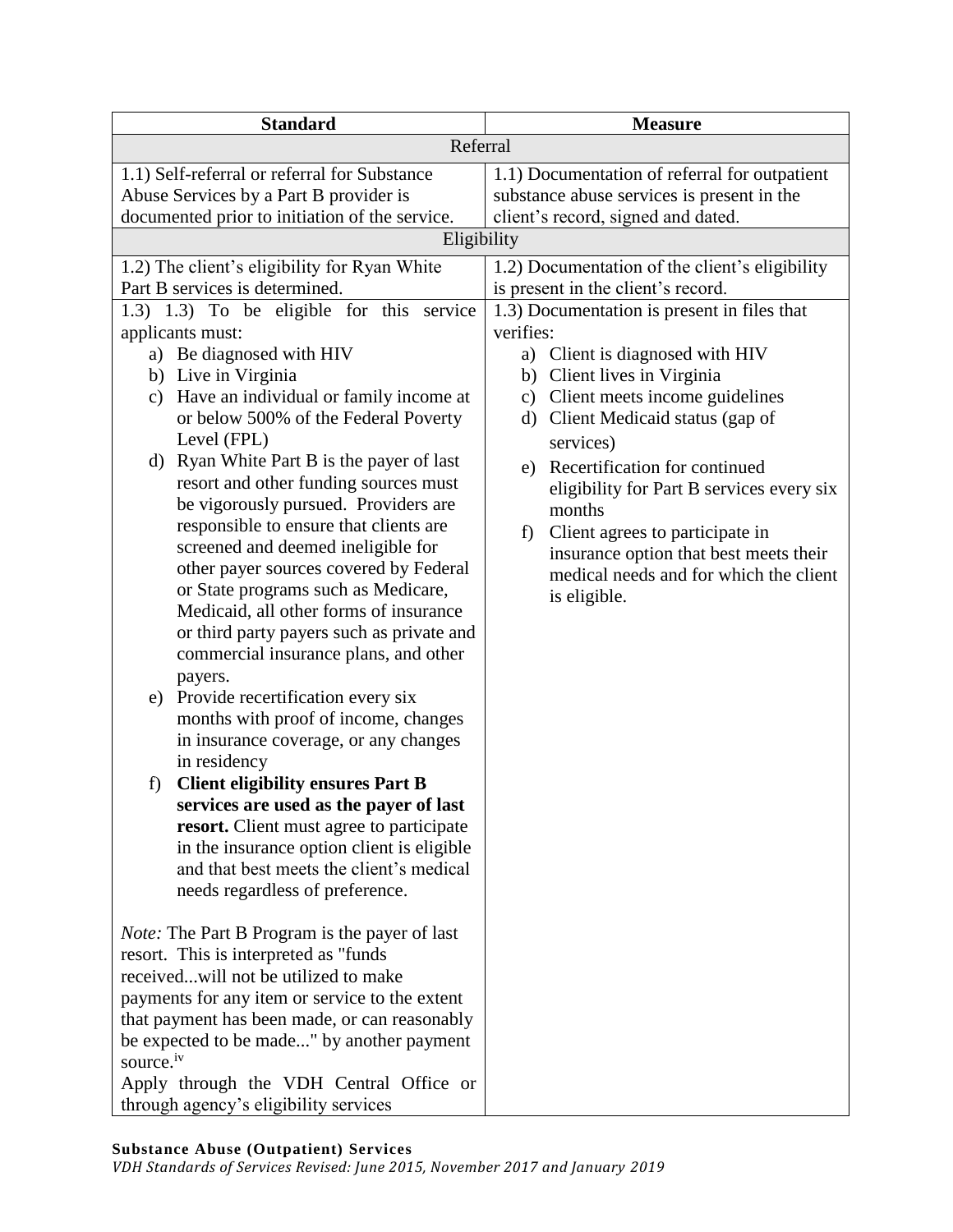| Intake<br>1.4) Eligibility screening and intake to be<br>1.4) Documentation of intake and eligibility<br>completed within 15 days of initial contact<br>screening in client record signed and dated by<br>with client.<br>the provider.<br>Recertification<br>1.5) Client must be recertified every six months<br>1.5) Documentation of recertification of the<br>client's eligibility every six months is present<br>to continue to receive Ryan White services.<br>There is no grace period.<br>in the client's record.<br>2.0 Key Services Components and Activities (including assessment and service plan)<br>Substance Abuse Treatment Services (Outpatient) support eligible activities, including: a)<br>Pre-treatment/recovery readiness programs, b) Harm reduction c) Mental health counseling<br>to reduce depression, anxiety and other disorders associated with substance abuse, d)<br>Outpatient drug-free treatment and counseling, e) Opiate Assisted Therapy, f) Neuro-<br>psychiatric pharmaceuticals, g) Relapse prevention, and h) Limited acupuncture services<br>with a written physician referral. Services are provided on an outpatient basis only."<br>Documentation that the use of funds for acupuncture services is: a) limited through some<br>form of defined cap; b) Acupuncture is not the dominant treatment modality."<br><b>Standard</b><br><b>Measure</b><br>Documentation<br>2.1) Documentation of mental health services<br>2.1) All substance abuse services provided is<br>documented in client record.<br>is in client's record signed and dated.<br>2.2) Signed, dated reports located in the<br>2.2) When a third party provides service, the<br>client's record at the third party's office.<br>sub-recipient must maintain a client record. At<br>a minimum, the third party's record must<br>contain:<br>Referral;<br>$\bullet$<br>Initial assessment;<br>$\bullet$<br>Individualized treatment plan,<br>$\bullet$<br>including treatment modality and<br>frequency and quantity of treatments;<br>Documentation of all contacts & dates<br>of service;<br>Reassessment of treatment plan to<br>include monitoring and assessment of<br>client progress;<br>Referrals and follow-ups; and<br>Discharge plan.<br>All reports must be signed and dated.<br>Assessment/Service Plan/Provision of Services |  |  |  |
|---------------------------------------------------------------------------------------------------------------------------------------------------------------------------------------------------------------------------------------------------------------------------------------------------------------------------------------------------------------------------------------------------------------------------------------------------------------------------------------------------------------------------------------------------------------------------------------------------------------------------------------------------------------------------------------------------------------------------------------------------------------------------------------------------------------------------------------------------------------------------------------------------------------------------------------------------------------------------------------------------------------------------------------------------------------------------------------------------------------------------------------------------------------------------------------------------------------------------------------------------------------------------------------------------------------------------------------------------------------------------------------------------------------------------------------------------------------------------------------------------------------------------------------------------------------------------------------------------------------------------------------------------------------------------------------------------------------------------------------------------------------------------------------------------------------------------------------------------------------------------------------------------------------------------------------------------------------------------------------------------------------------------------------------------------------------------------------------------------------------------------------------------------------------------------------------------------------------------------------------------------------------------------------------------------------------------------------------------------|--|--|--|
|                                                                                                                                                                                                                                                                                                                                                                                                                                                                                                                                                                                                                                                                                                                                                                                                                                                                                                                                                                                                                                                                                                                                                                                                                                                                                                                                                                                                                                                                                                                                                                                                                                                                                                                                                                                                                                                                                                                                                                                                                                                                                                                                                                                                                                                                                                                                                         |  |  |  |
|                                                                                                                                                                                                                                                                                                                                                                                                                                                                                                                                                                                                                                                                                                                                                                                                                                                                                                                                                                                                                                                                                                                                                                                                                                                                                                                                                                                                                                                                                                                                                                                                                                                                                                                                                                                                                                                                                                                                                                                                                                                                                                                                                                                                                                                                                                                                                         |  |  |  |
|                                                                                                                                                                                                                                                                                                                                                                                                                                                                                                                                                                                                                                                                                                                                                                                                                                                                                                                                                                                                                                                                                                                                                                                                                                                                                                                                                                                                                                                                                                                                                                                                                                                                                                                                                                                                                                                                                                                                                                                                                                                                                                                                                                                                                                                                                                                                                         |  |  |  |
|                                                                                                                                                                                                                                                                                                                                                                                                                                                                                                                                                                                                                                                                                                                                                                                                                                                                                                                                                                                                                                                                                                                                                                                                                                                                                                                                                                                                                                                                                                                                                                                                                                                                                                                                                                                                                                                                                                                                                                                                                                                                                                                                                                                                                                                                                                                                                         |  |  |  |
|                                                                                                                                                                                                                                                                                                                                                                                                                                                                                                                                                                                                                                                                                                                                                                                                                                                                                                                                                                                                                                                                                                                                                                                                                                                                                                                                                                                                                                                                                                                                                                                                                                                                                                                                                                                                                                                                                                                                                                                                                                                                                                                                                                                                                                                                                                                                                         |  |  |  |
|                                                                                                                                                                                                                                                                                                                                                                                                                                                                                                                                                                                                                                                                                                                                                                                                                                                                                                                                                                                                                                                                                                                                                                                                                                                                                                                                                                                                                                                                                                                                                                                                                                                                                                                                                                                                                                                                                                                                                                                                                                                                                                                                                                                                                                                                                                                                                         |  |  |  |
|                                                                                                                                                                                                                                                                                                                                                                                                                                                                                                                                                                                                                                                                                                                                                                                                                                                                                                                                                                                                                                                                                                                                                                                                                                                                                                                                                                                                                                                                                                                                                                                                                                                                                                                                                                                                                                                                                                                                                                                                                                                                                                                                                                                                                                                                                                                                                         |  |  |  |
|                                                                                                                                                                                                                                                                                                                                                                                                                                                                                                                                                                                                                                                                                                                                                                                                                                                                                                                                                                                                                                                                                                                                                                                                                                                                                                                                                                                                                                                                                                                                                                                                                                                                                                                                                                                                                                                                                                                                                                                                                                                                                                                                                                                                                                                                                                                                                         |  |  |  |
|                                                                                                                                                                                                                                                                                                                                                                                                                                                                                                                                                                                                                                                                                                                                                                                                                                                                                                                                                                                                                                                                                                                                                                                                                                                                                                                                                                                                                                                                                                                                                                                                                                                                                                                                                                                                                                                                                                                                                                                                                                                                                                                                                                                                                                                                                                                                                         |  |  |  |
|                                                                                                                                                                                                                                                                                                                                                                                                                                                                                                                                                                                                                                                                                                                                                                                                                                                                                                                                                                                                                                                                                                                                                                                                                                                                                                                                                                                                                                                                                                                                                                                                                                                                                                                                                                                                                                                                                                                                                                                                                                                                                                                                                                                                                                                                                                                                                         |  |  |  |
|                                                                                                                                                                                                                                                                                                                                                                                                                                                                                                                                                                                                                                                                                                                                                                                                                                                                                                                                                                                                                                                                                                                                                                                                                                                                                                                                                                                                                                                                                                                                                                                                                                                                                                                                                                                                                                                                                                                                                                                                                                                                                                                                                                                                                                                                                                                                                         |  |  |  |
|                                                                                                                                                                                                                                                                                                                                                                                                                                                                                                                                                                                                                                                                                                                                                                                                                                                                                                                                                                                                                                                                                                                                                                                                                                                                                                                                                                                                                                                                                                                                                                                                                                                                                                                                                                                                                                                                                                                                                                                                                                                                                                                                                                                                                                                                                                                                                         |  |  |  |
|                                                                                                                                                                                                                                                                                                                                                                                                                                                                                                                                                                                                                                                                                                                                                                                                                                                                                                                                                                                                                                                                                                                                                                                                                                                                                                                                                                                                                                                                                                                                                                                                                                                                                                                                                                                                                                                                                                                                                                                                                                                                                                                                                                                                                                                                                                                                                         |  |  |  |
|                                                                                                                                                                                                                                                                                                                                                                                                                                                                                                                                                                                                                                                                                                                                                                                                                                                                                                                                                                                                                                                                                                                                                                                                                                                                                                                                                                                                                                                                                                                                                                                                                                                                                                                                                                                                                                                                                                                                                                                                                                                                                                                                                                                                                                                                                                                                                         |  |  |  |
|                                                                                                                                                                                                                                                                                                                                                                                                                                                                                                                                                                                                                                                                                                                                                                                                                                                                                                                                                                                                                                                                                                                                                                                                                                                                                                                                                                                                                                                                                                                                                                                                                                                                                                                                                                                                                                                                                                                                                                                                                                                                                                                                                                                                                                                                                                                                                         |  |  |  |
|                                                                                                                                                                                                                                                                                                                                                                                                                                                                                                                                                                                                                                                                                                                                                                                                                                                                                                                                                                                                                                                                                                                                                                                                                                                                                                                                                                                                                                                                                                                                                                                                                                                                                                                                                                                                                                                                                                                                                                                                                                                                                                                                                                                                                                                                                                                                                         |  |  |  |
|                                                                                                                                                                                                                                                                                                                                                                                                                                                                                                                                                                                                                                                                                                                                                                                                                                                                                                                                                                                                                                                                                                                                                                                                                                                                                                                                                                                                                                                                                                                                                                                                                                                                                                                                                                                                                                                                                                                                                                                                                                                                                                                                                                                                                                                                                                                                                         |  |  |  |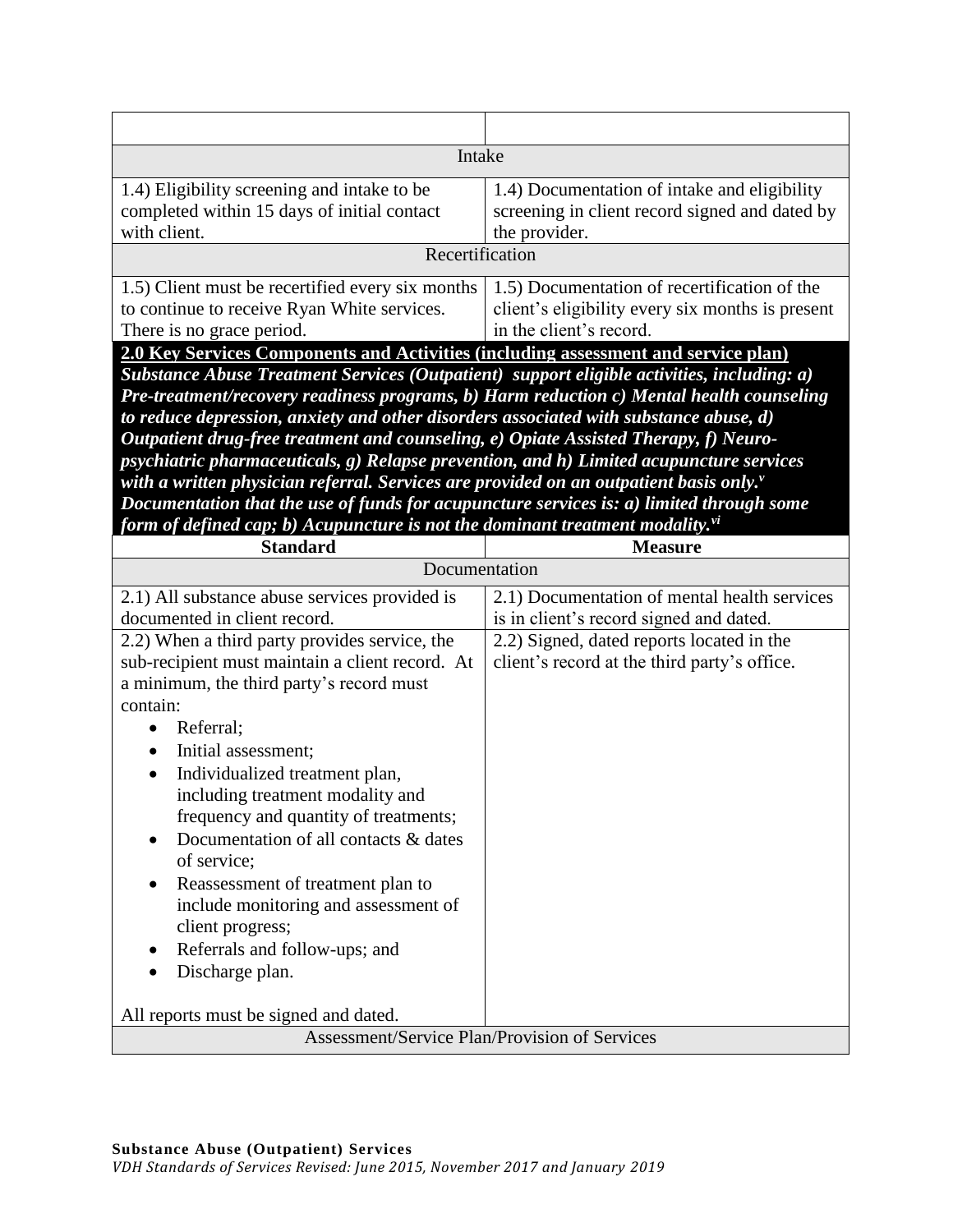| 2.3) An initial substance abuse assessment of         | 2.3) Documentation of assessment in client's |
|-------------------------------------------------------|----------------------------------------------|
| client's needs to be completed within 10 days         | record signed and dated.                     |
| of initial contact with client and prior to the       |                                              |
| initiation of the service plan. Assessment to         |                                              |
| include:                                              |                                              |
| Substance use history and current status<br>$\bullet$ |                                              |
| Medical history and current health                    |                                              |
| status                                                |                                              |
| Availability of food, shelter,                        |                                              |
| transportation, financial resources                   |                                              |
| Support system                                        |                                              |
| Legal issues/custody status                           |                                              |
| Mental health status and co-existing                  |                                              |
| conditions.                                           |                                              |
| 2.4) If substance abuse serves are deemed             | 2.4) Documentation of treatment plan in      |
| appropriate, a substance abuse treatment plan         | client's record signed and dated.            |
| is developed within 15 days within date of the        |                                              |
| initial assessment to include:                        |                                              |
| Diagnosed condition<br>$\bullet$                      |                                              |
| Treatment modality (individual or<br>$\bullet$        |                                              |
| group)                                                |                                              |
| <b>Treatment</b> goals<br>٠                           |                                              |
| Start date for services<br>$\bullet$                  |                                              |
| Projected end date for services                       |                                              |
| Recommended number of sessions<br>$\bullet$           |                                              |
| Reassessment dates of client progress.<br>$\bullet$   |                                              |
|                                                       |                                              |
| <i>Note:</i> Substance abuse services must be         |                                              |
| provided by or under the supervision of a             |                                              |
| physician or other qualified/licensed personnel.      |                                              |
| (See section 5.0 Personnel Qualifications)            |                                              |
| 2.5) A complete psychosocial assessment will          | 2.5) Documentation of complete psychosocial  |
| be completed. Results of the assessment will          | assessment in client's record signed and     |
| be used to complete the treatment plan as             | dated.                                       |
| necessary.                                            |                                              |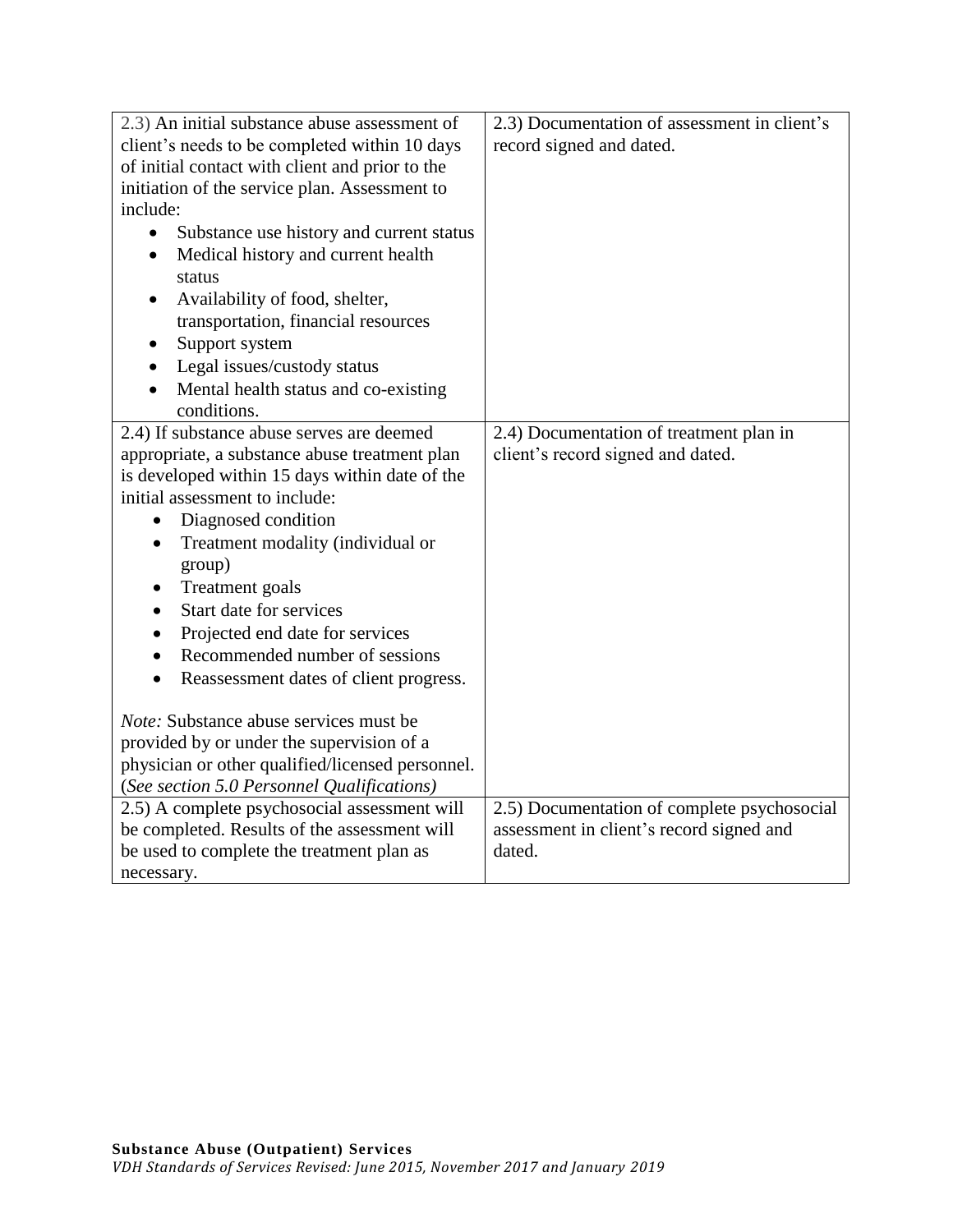| 2.6) Substance abuse services, provided as<br>group or individual sessions, should be specific<br>to individual client needs. Progress notes<br>should be completed for every counseling<br>session and include:<br>Session date and duration<br>$\bullet$<br>Focus of session and observations<br>Assessment and interventions<br>$\bullet$<br>Newly identified issues/goals<br>٠<br>Client's responses to interventions and<br>$\bullet$<br>referrals.                                                                                                                                                                                                                                                                                                                 | 2.6) Documentation of substance abuse<br>services provided in client's record signed<br>and dated.                                                                           |
|--------------------------------------------------------------------------------------------------------------------------------------------------------------------------------------------------------------------------------------------------------------------------------------------------------------------------------------------------------------------------------------------------------------------------------------------------------------------------------------------------------------------------------------------------------------------------------------------------------------------------------------------------------------------------------------------------------------------------------------------------------------------------|------------------------------------------------------------------------------------------------------------------------------------------------------------------------------|
| 2.7) Treatment options shall be a joint decision<br>between the client and provider and should<br>address the full spectrum of substance use.<br>Services are limited to the following:<br>Pre-treatment/recovery readiness<br>programs<br>Harm reduction<br>Mental health counseling to reduce<br>$\bullet$<br>depression, anxiety and other<br>disorders associated with substance<br>abuse<br>Outpatient drug-free treatment and<br>counseling<br><b>Opiate Assisted Therapy</b><br>Neuro-psychiatric pharmaceutical<br>$\bullet$<br>Relapse prevention<br>$\bullet$<br>Limited acupuncture services.<br>$\bullet$<br><i>Note:</i> For any client receiving acupuncture<br>services, a written referral from the primary<br>care provider must be in the client file. | 2.7) Documentation of treatment<br>modalities employed in client's record<br>signed and dated. If provided, referral for<br>services in client's record signed and<br>dated. |
| 2.8) Treatment plan is reviewed at least every<br>12 sessions and modified as appropriate.                                                                                                                                                                                                                                                                                                                                                                                                                                                                                                                                                                                                                                                                               | 2.8) Documentation of review and update<br>of treatment plan as appropriate signed<br>and dated.                                                                             |
| 2.9) Refer client to other medical, mental<br>health and other services as appropriate, e.g.<br>psychiatric services, mental health services, in-<br>patient hospitalization, case management.                                                                                                                                                                                                                                                                                                                                                                                                                                                                                                                                                                           | 2.9) Documentation of referrals made and<br>status of outcome in client's record.                                                                                            |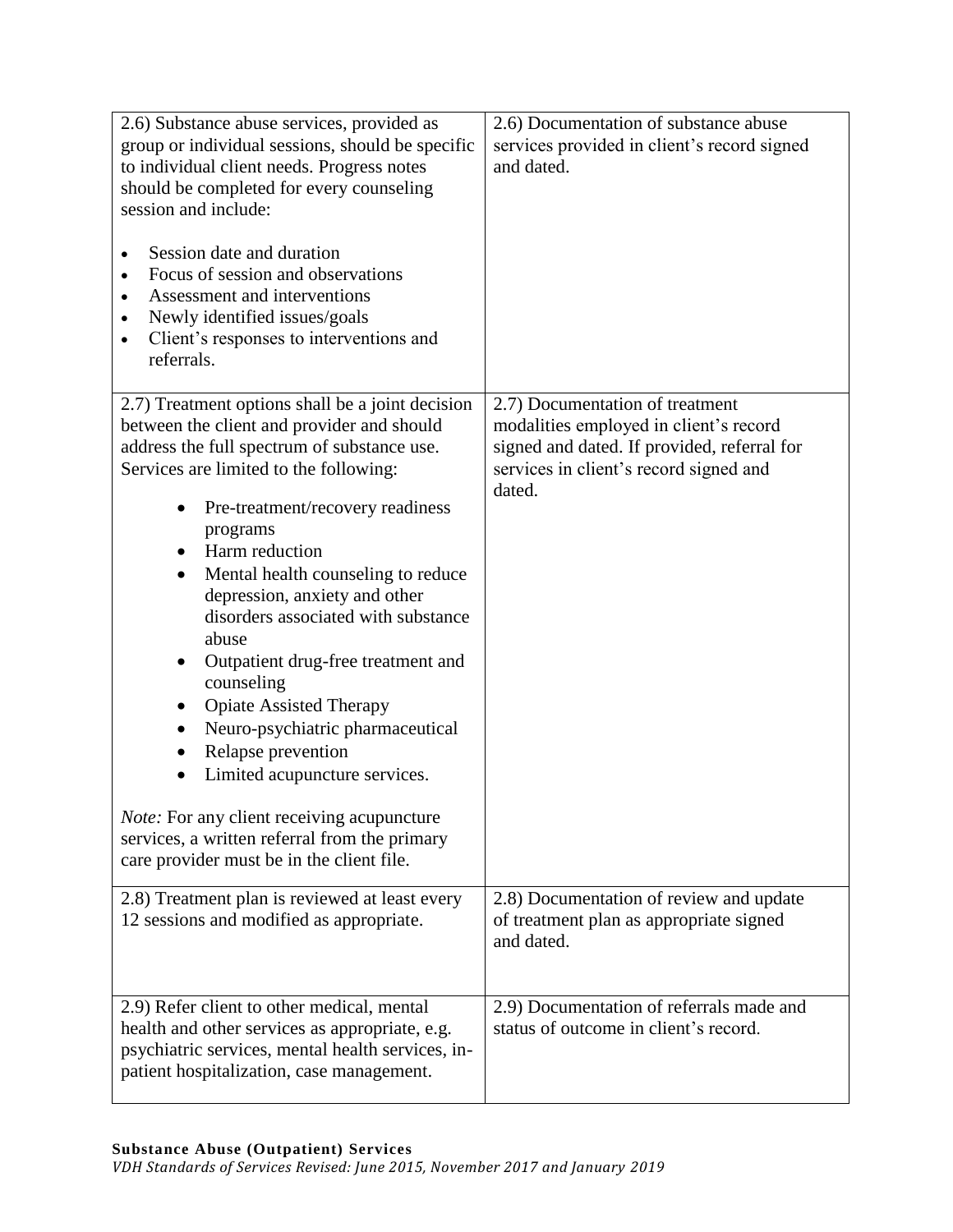| <b>Transition and Discharge</b>                                                                                                                                                                                                                                                                                                                                                                                                                                                                                                                                                                                                                  |                                                                                                                                                                                             |  |
|--------------------------------------------------------------------------------------------------------------------------------------------------------------------------------------------------------------------------------------------------------------------------------------------------------------------------------------------------------------------------------------------------------------------------------------------------------------------------------------------------------------------------------------------------------------------------------------------------------------------------------------------------|---------------------------------------------------------------------------------------------------------------------------------------------------------------------------------------------|--|
| 2.10) Client discharged when substance abuse<br>(outpatient) services are no longer needed,<br>goals have been met, upon death or due to<br>safety issues. (see 2.11)<br>Prior to discharge: Reasons for discharge and<br>options for other service provision should be<br>discussed with client. Whenever possible,<br>discussion should occur face-to-face. If not<br>possible, provider should attempt to talk with<br>client via phone. If verbal contact is not<br>possible, a certified letter must be sent to<br>client's last known address. If client is not<br>present to sign for the letter, it must be<br>returned to the provider. | 2.10) Documentation of discharge plan and<br>summary in client's record with clear<br>rationale for discharge within 30 days of<br>discharge, including certified letter, if<br>applicable. |  |
| Documentation: Client's record must include:                                                                                                                                                                                                                                                                                                                                                                                                                                                                                                                                                                                                     |                                                                                                                                                                                             |  |
| a) Date services began<br>b) Special client needs<br>Services needed/actions taken, if<br>$\mathcal{C}$ )<br>applicable<br>d) Date of discharge<br>e) Reason(s) for discharge<br>Referrals made at time of discharge, if<br>f)<br>applicable                                                                                                                                                                                                                                                                                                                                                                                                     |                                                                                                                                                                                             |  |
| Transfer: If client transfers to another location,<br>agency or service provider, transferring agency<br>will provide discharge summary and other<br>requested records within 5 business days of<br>request. If client moves to another area,<br>transferring agency will make referral for<br>needed services in the new location.                                                                                                                                                                                                                                                                                                              |                                                                                                                                                                                             |  |
| Unable to Locate: If client cannot be located,<br>agency will make and document a minimum of<br>three follow-up attempts on three separate<br>dates (by phone or in person) over a three-<br>month period after first attempt. A certified<br>letter must be mailed to the client's last known<br>mailing address within five business days after<br>the last attempt to notify the client. The letter<br>will state that the case will be closed within 30<br>days from the date on the letter if an<br>appointment with the provider is not made.                                                                                              |                                                                                                                                                                                             |  |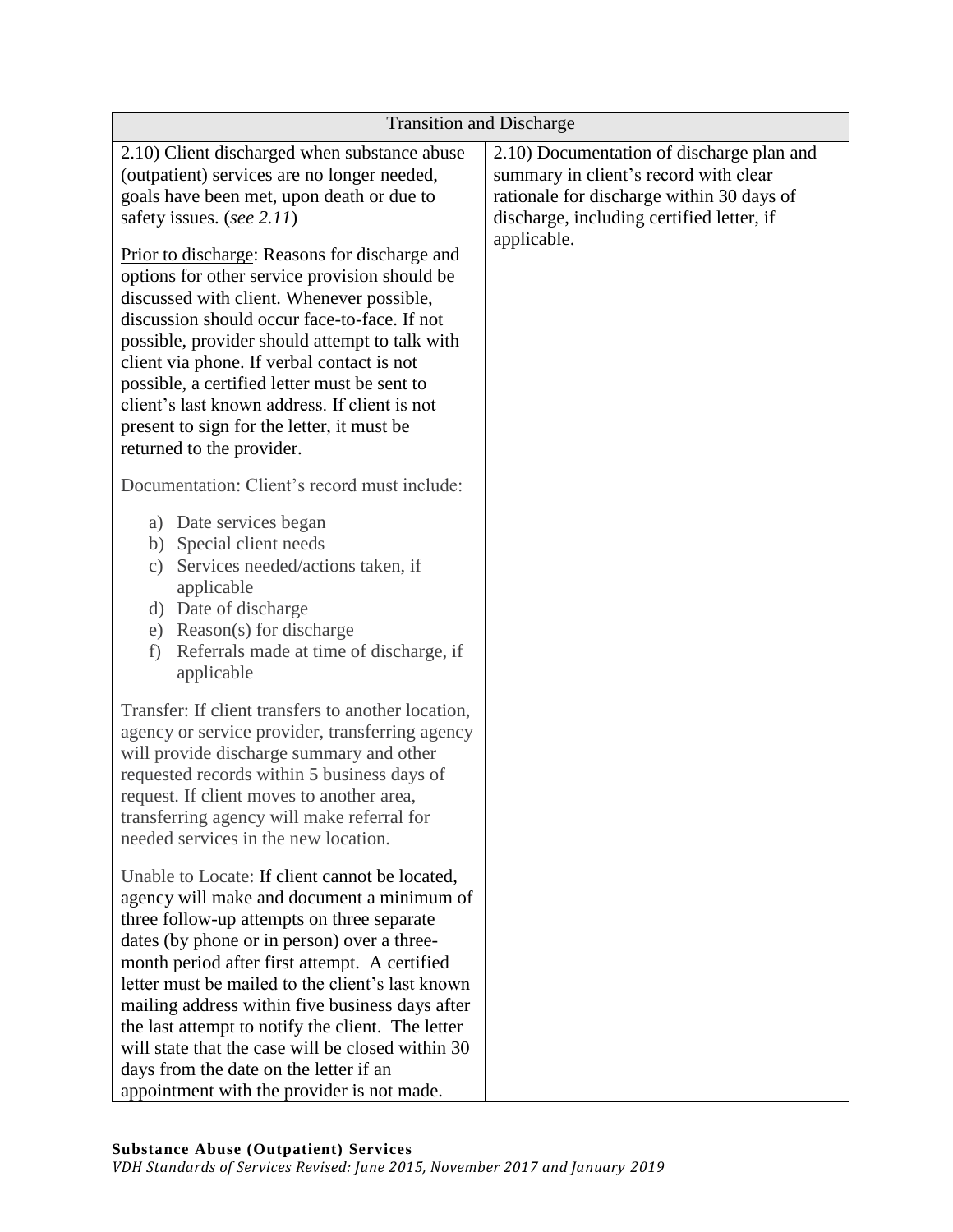| Withdrawal from Service: If client reports that<br>services are no longer needed or decides to no<br>longer participate in the Service Plan, client<br>may withdraw from services. Because clients<br>may withdraw for a variety of reasons it may<br>be helpful to conduct an exit interview to<br>ensure reasons for withdrawal are understood,<br>or identify factors interfering with the client's<br>ability to fully participate if services are still<br>needed. If other issues are identified that<br>cannot be managed by the agency clients<br>should be referred to appropriate agencies.                                                                                    |                                                                                             |
|------------------------------------------------------------------------------------------------------------------------------------------------------------------------------------------------------------------------------------------------------------------------------------------------------------------------------------------------------------------------------------------------------------------------------------------------------------------------------------------------------------------------------------------------------------------------------------------------------------------------------------------------------------------------------------------|---------------------------------------------------------------------------------------------|
| Administrative Discharge: Clients who engage<br>in behavior that abuses the safety or violates<br>the confidentiality of others may be<br>discharged. Prior to discharging a client for<br>this reason, the case must be reviewed by<br>leadership according to that agency's policies.<br>Clients who are discharged for administrative<br>reasons must be provided written notification<br>of and reason for the discharge, and must be<br>notified of possible alternative resources. A<br>certified letter that notes the reason for<br>discharge and includes alternative resources<br>must be mailed to the client's last known<br>mailing address within five business days after |                                                                                             |
| the date of discharge, and a copy must be filed<br>in the client's chart.                                                                                                                                                                                                                                                                                                                                                                                                                                                                                                                                                                                                                |                                                                                             |
| <b>Case Closure</b>                                                                                                                                                                                                                                                                                                                                                                                                                                                                                                                                                                                                                                                                      |                                                                                             |
| 2.11) Case will be closed if client:                                                                                                                                                                                                                                                                                                                                                                                                                                                                                                                                                                                                                                                     | 2.11) Documentation of case closure in<br>client's record with clear rationale for closure. |
| Has met the service goals;<br>a)<br>Decides to transfer to another<br>b)<br>agency;                                                                                                                                                                                                                                                                                                                                                                                                                                                                                                                                                                                                      |                                                                                             |
| c) Needs are more appropriately<br>addressed in other programs;<br>d) Moves out of state;                                                                                                                                                                                                                                                                                                                                                                                                                                                                                                                                                                                                |                                                                                             |
| Fails to provide updated<br>e)<br>documentation of eligibility status<br>thus, no longer eligible for services;                                                                                                                                                                                                                                                                                                                                                                                                                                                                                                                                                                          |                                                                                             |
| Fails to maintain contact with the<br>f<br>mental health assistance staff for a<br>period of three months despite three                                                                                                                                                                                                                                                                                                                                                                                                                                                                                                                                                                  |                                                                                             |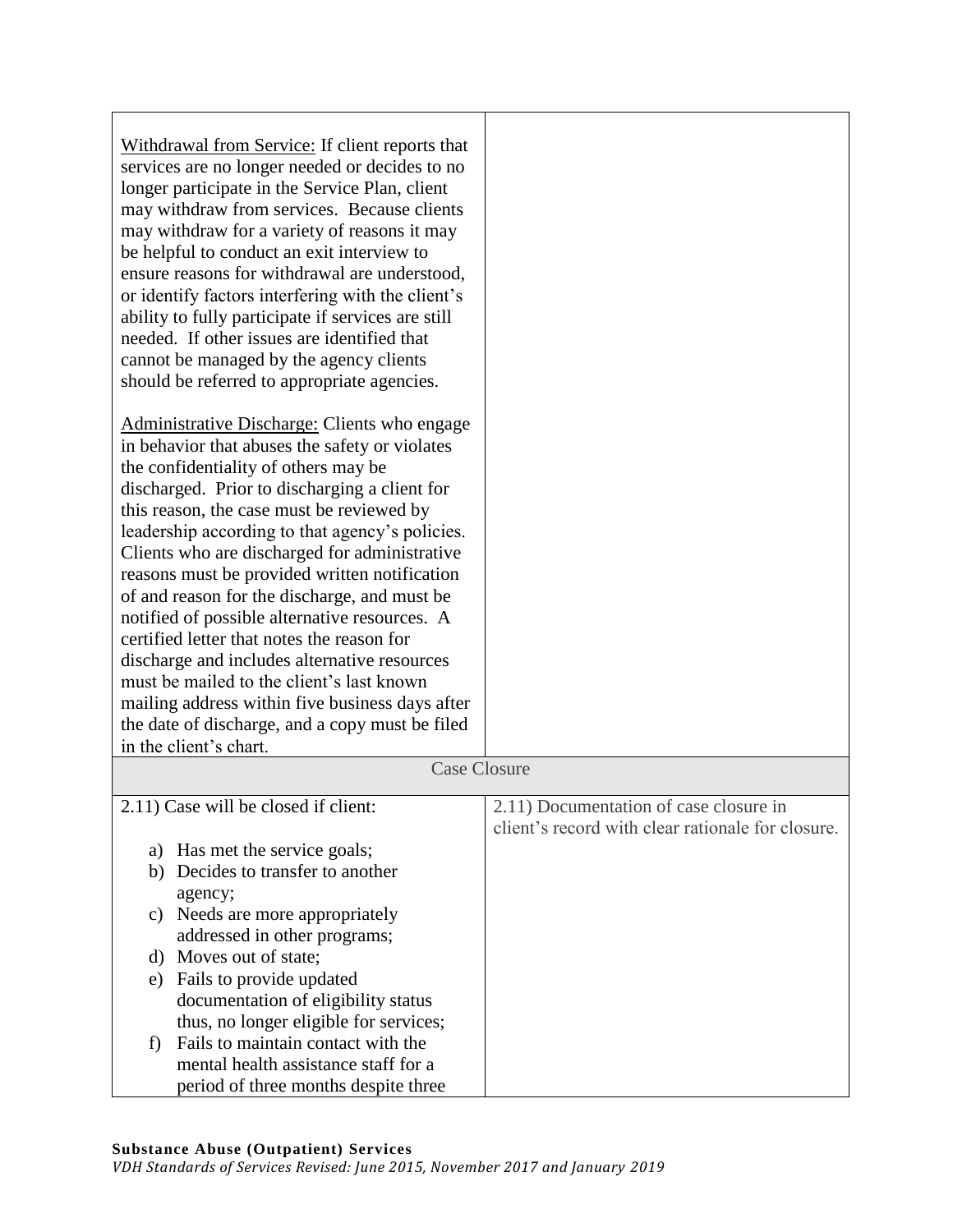|              | (3) documented attempts to contact     |  |
|--------------|----------------------------------------|--|
|              | client;                                |  |
| $\mathbf{g}$ | Can no longer be located;              |  |
| h)           | Withdraws from or refuses funded       |  |
|              | services, reports that services are no |  |
|              | longer needed, or no longer            |  |
|              | participates in the individual service |  |
|              | plan;                                  |  |
| $\ddot{1}$   | Exhibits pattern of abuse as defined   |  |
|              | by agency's policy.                    |  |
| 1)           | Becomes housed in an                   |  |
|              | "institutional" program anticipated    |  |
|              | to last for a minimum of 30 days,      |  |
|              | such as a nursing home, prison or      |  |
|              | inpatient program; or                  |  |
|              |                                        |  |
| $\bf k$      | Is deceased.                           |  |
|              |                                        |  |

# **3.0 Client Rights and Responsibilities**

*National Monitoring Standards: Provision of Part B funded HIV primary medical care and support services, to the maximum extent, without regard to either: the ability of the individual to pay for such services, or the current or past health conditions of the individuals served.vii*

| <b>Measure</b>                                                                   |
|----------------------------------------------------------------------------------|
| 3.1) Written eligibility requirements and non-<br>discrimination policy on file. |
|                                                                                  |
|                                                                                  |
|                                                                                  |
| 3.2) Written policy on file.                                                     |
|                                                                                  |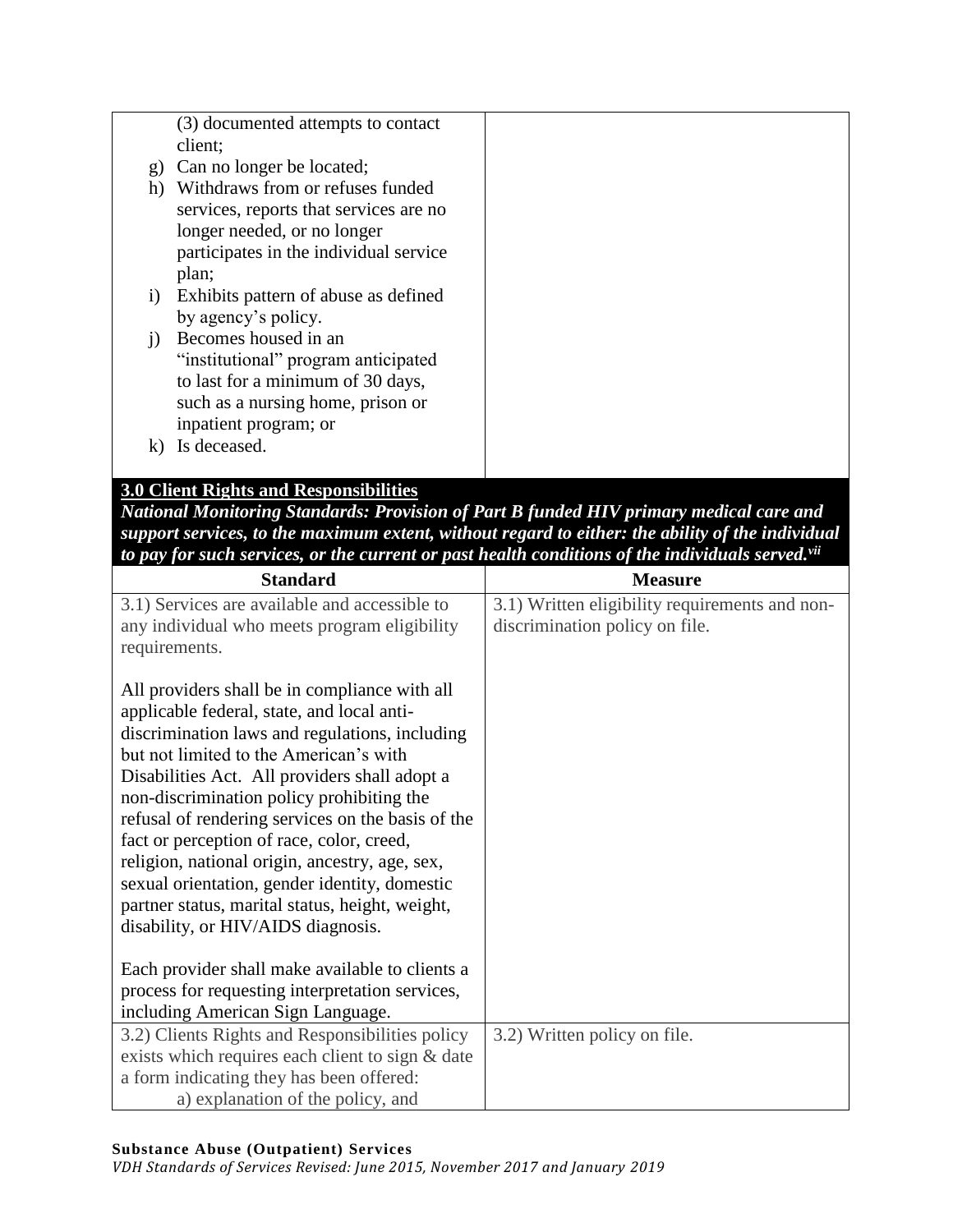| b) copy of 'Client's Rights and                     |                                           |
|-----------------------------------------------------|-------------------------------------------|
| Responsibilities and to communicate                 |                                           |
| patient's understanding of the policy.              |                                           |
| 3.3) Explanation of Client's Rights and             | 3.3) Current Client's Rights and          |
| Responsibilities is provided to each patient.       | Responsibilities form signed and dated by |
|                                                     | patient and located in patient's record.  |
| Client rights include:                              |                                           |
| Be treated with respect, dignity,<br>$\circ$        |                                           |
| consideration, and compassion;                      |                                           |
| Receive services free of discrimination;<br>$\circ$ |                                           |
| Be informed about services and options<br>$\circ$   |                                           |
| available.                                          |                                           |
| Participate in creating a plan of<br>$\circ$        |                                           |
| services;                                           |                                           |
| Reach an agreement about the<br>$\circ$             |                                           |
| frequency of contact the client will                |                                           |
| have either in person or over the phone.            |                                           |
| File a grievance about services received<br>$\circ$ |                                           |
| or denied;                                          |                                           |
| Not be subjected to physical, sexual,<br>$\circ$    |                                           |
| verbal and/or emotional abuse or                    |                                           |
| threats;                                            |                                           |
| Voluntary withdraw from the program;<br>$\circ$     |                                           |
| Have all records be treated<br>$\circ$              |                                           |
| confidentially;                                     |                                           |
|                                                     |                                           |
| Have information released only when:                |                                           |
| A written release of information is<br>$\circ$      |                                           |
| signed;                                             |                                           |
| A medical emergency exists;<br>$\circ$              |                                           |
| There is an immediate danger to the<br>$\circ$      |                                           |
| client or others;                                   |                                           |
| There is possible child or elder abuse;<br>O        |                                           |
| <b>or</b>                                           |                                           |
| Ordered by a court of law.<br>$\circ$               |                                           |
|                                                     |                                           |
| Client responsibilities include:                    |                                           |
| Treat other clients and staff with<br>$\circ$       |                                           |
| respect and courtesy;                               |                                           |
| Protect the confidentiality of other<br>O           |                                           |
| clients;                                            |                                           |
| Participate in creating a plan of service;<br>O     |                                           |
| Let the agency know any concerns or<br>$\circ$      |                                           |
| changes in needs;                                   |                                           |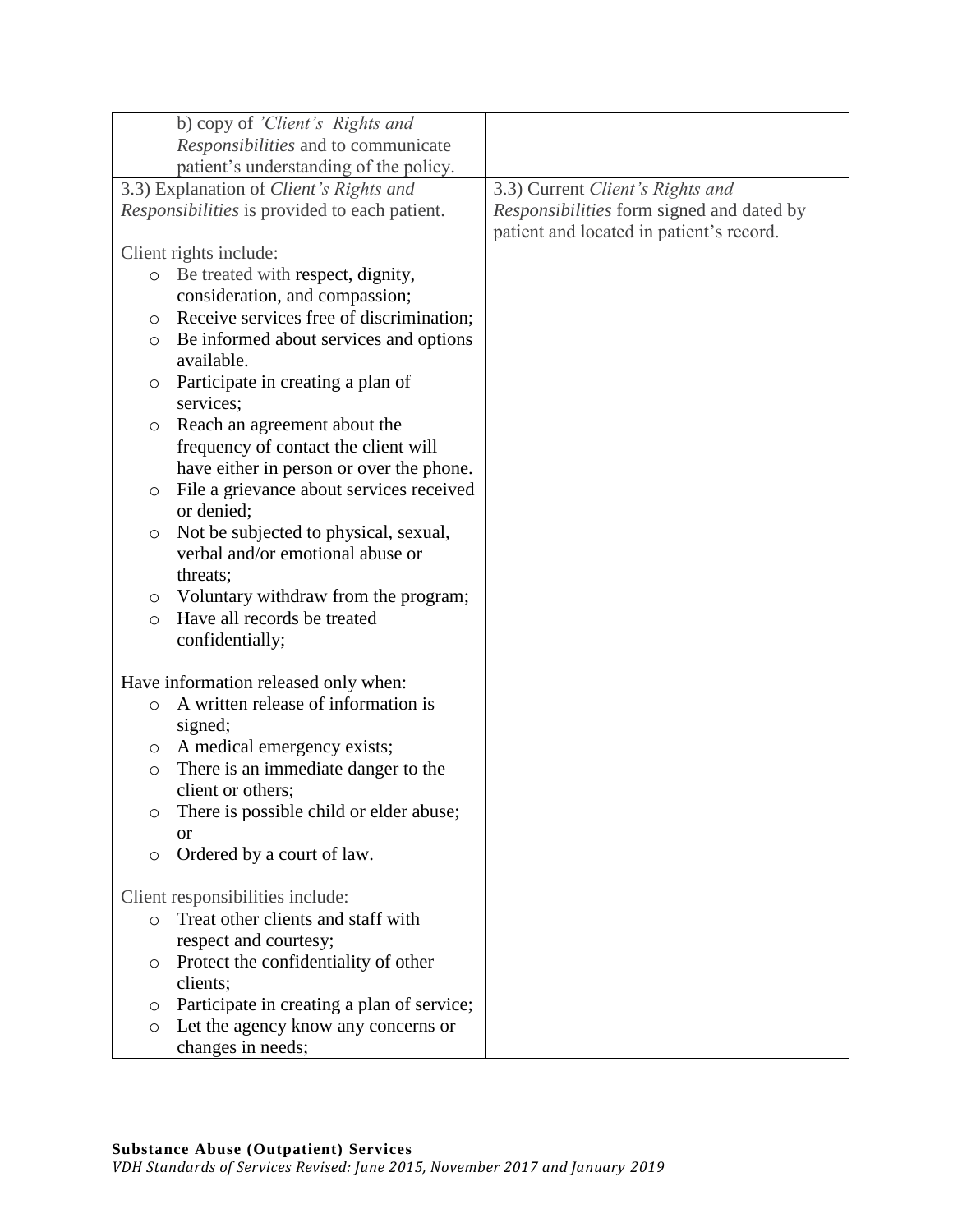| Make and keep appointments, or when<br>$\circ$<br>possible, phone to cancel or change an<br>appointment time;<br>Stay in contact with the agency by<br>O<br>informing the agency of change in<br>address and phone number, respond to<br>phone calls and mail<br>Avoid to subject the agency's staff to<br>O<br>physical, sexual, verbal and/or |                                                                                                                                |
|-------------------------------------------------------------------------------------------------------------------------------------------------------------------------------------------------------------------------------------------------------------------------------------------------------------------------------------------------|--------------------------------------------------------------------------------------------------------------------------------|
| emotional abuse or threats.                                                                                                                                                                                                                                                                                                                     |                                                                                                                                |
| <b>4.0 Grievance Process</b>                                                                                                                                                                                                                                                                                                                    |                                                                                                                                |
| <b>Standard</b>                                                                                                                                                                                                                                                                                                                                 | <b>Measure</b>                                                                                                                 |
| 4.1) Grievance policy exists which requires<br>each client to sign $&$ date form indicating they<br>has been offered: a) explanation of the policy,<br>and b) copy of <i>Grievance Procedure</i> and to<br>communicate patient's understanding of the<br>policy.                                                                                | 4.1) Written grievance procedure on file,<br>available in languages and formats<br>appropriate to populations served.          |
| Policy shall describe the process for resolving<br>client grievances, including identification of<br>whom to contact and applicable timelines.<br>Policy shall be available in languages and<br>formats (e.g. for persons with disabilities)<br>appropriate to populations served.                                                              |                                                                                                                                |
| 4.2) Explanation of Grievance Procedure is<br>provided to each client.<br>Clients may file a grievance if their request for<br>services is denied or if they have any complaint<br>or concern about the services received.                                                                                                                      | 4.2) Current Grievance Procedure form<br>signed and dated by Client and located in<br>patient's record.                        |
| 4.3) Grievance process shall be fair and<br>expeditious for resolution of client grievances.                                                                                                                                                                                                                                                    | 4.3) Documentation of client grievances,<br>status and resolution.                                                             |
| 4.4) Review of grievance policy yearly with<br>client signature.                                                                                                                                                                                                                                                                                | 4.4) Current Client's Rights and<br><i>Responsibilities</i> form signed and dated by<br>client and located in client's record. |
| <b>5.0 Personnel Qualifications (including licensure)</b>                                                                                                                                                                                                                                                                                       |                                                                                                                                |

*National Monitoring Standards: Substance abuse treatment (outpatient) services are provided by or under the supervision of a physician or other qualified/licensed personnel. Documentation of appropriate and valid licensure and certification as required by the State. Acupuncture provider has appropriate State license and certification.viii*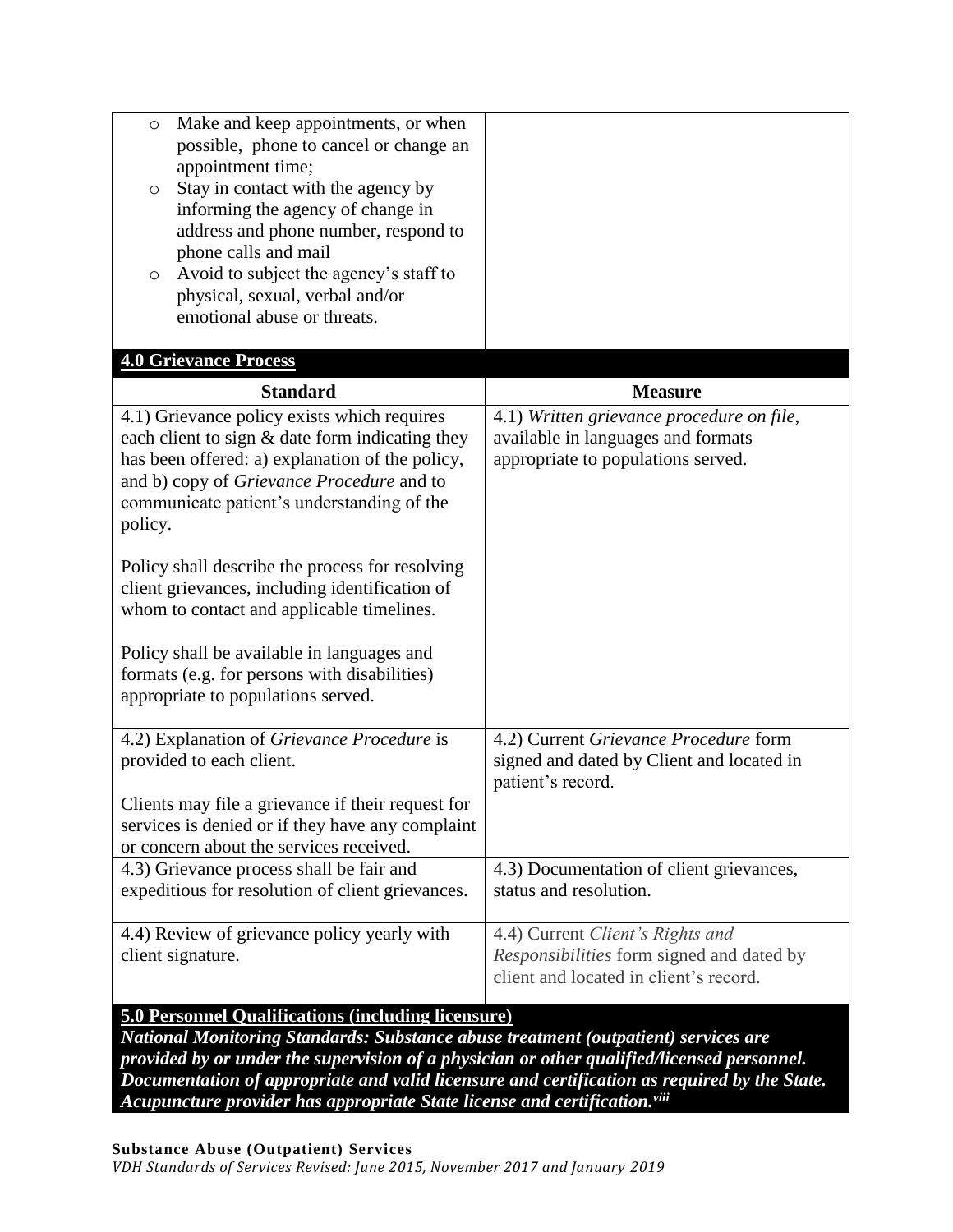| <b>Standard</b>                                                                                                                                                                                                                                                                         | <b>Measure</b>                                                   |
|-----------------------------------------------------------------------------------------------------------------------------------------------------------------------------------------------------------------------------------------------------------------------------------------|------------------------------------------------------------------|
| 5.1) All substance abuse (outpatient) service                                                                                                                                                                                                                                           | 5.1) Copy of current licensure and/or                            |
| providers and substance abuse counselors will                                                                                                                                                                                                                                           | certification in personnel file.                                 |
| have appropriate and valid                                                                                                                                                                                                                                                              |                                                                  |
| licensure/certification as required by the<br>Commonwealth of Virginia.                                                                                                                                                                                                                 |                                                                  |
| 5.2) Newly employed substance abuse                                                                                                                                                                                                                                                     | 5.2) Documentation of training completed in                      |
| professionals must complete orientation within<br>90 days of hire and include training on:                                                                                                                                                                                              | personnel file.                                                  |
| Hepatitis B and C<br>$\bullet$<br><b>Sexually Transmitted Diseases</b><br>(including HIV)<br>Tuberculosis<br>Referral for crisis intervention<br>policy/procedures<br>Confidentiality<br>$\bullet$<br>Emergency and safety procedures<br>$\bullet$<br>Cultural competency.<br>$\bullet$ |                                                                  |
| 5.3) All substance abuse professionals must<br>complete two (2) hours of continuing<br>education in HIV/AIDS treatment or care<br>annually.                                                                                                                                             | 5.3) Documentation of training complete in<br>personnel file.    |
| 5.4) A written policy regarding regular<br>supervision of all licensed staff will be in<br>place.                                                                                                                                                                                       | 5.4) Documentation of supervision according<br>to agency policy. |
| 5.5) The provider agency must be a licensed                                                                                                                                                                                                                                             | 5.5) Agency will have documentation on site                      |
| facility with outpatient substance use treatment                                                                                                                                                                                                                                        | that license is current for the physical location                |
| designation and must comply with the rules<br>and standards established by DBHDS.                                                                                                                                                                                                       | of the treatment facility.                                       |
| <b>6.0 Cultural and Linguistic Competency</b>                                                                                                                                                                                                                                           |                                                                  |
|                                                                                                                                                                                                                                                                                         |                                                                  |
| <b>Standard</b>                                                                                                                                                                                                                                                                         | <b>Measure</b>                                                   |
| 6.1) Health services are culturally and                                                                                                                                                                                                                                                 | 6.1) Documentation of cultural and linguistic                    |
| linguistically competent, client-guided and                                                                                                                                                                                                                                             | competence as reported in annual Cultural                        |
| community based. At a minimum, provider's<br>documentation should include:                                                                                                                                                                                                              | and Linguistic Competency Report.                                |
|                                                                                                                                                                                                                                                                                         |                                                                  |
| Experience with providing services to the<br>diverse ethnic, linguistic, sexual or cultural<br>populations targeted;<br>Capacity of staff, including volunteers and                                                                                                                     |                                                                  |
| Board, to design, provide and evaluate                                                                                                                                                                                                                                                  |                                                                  |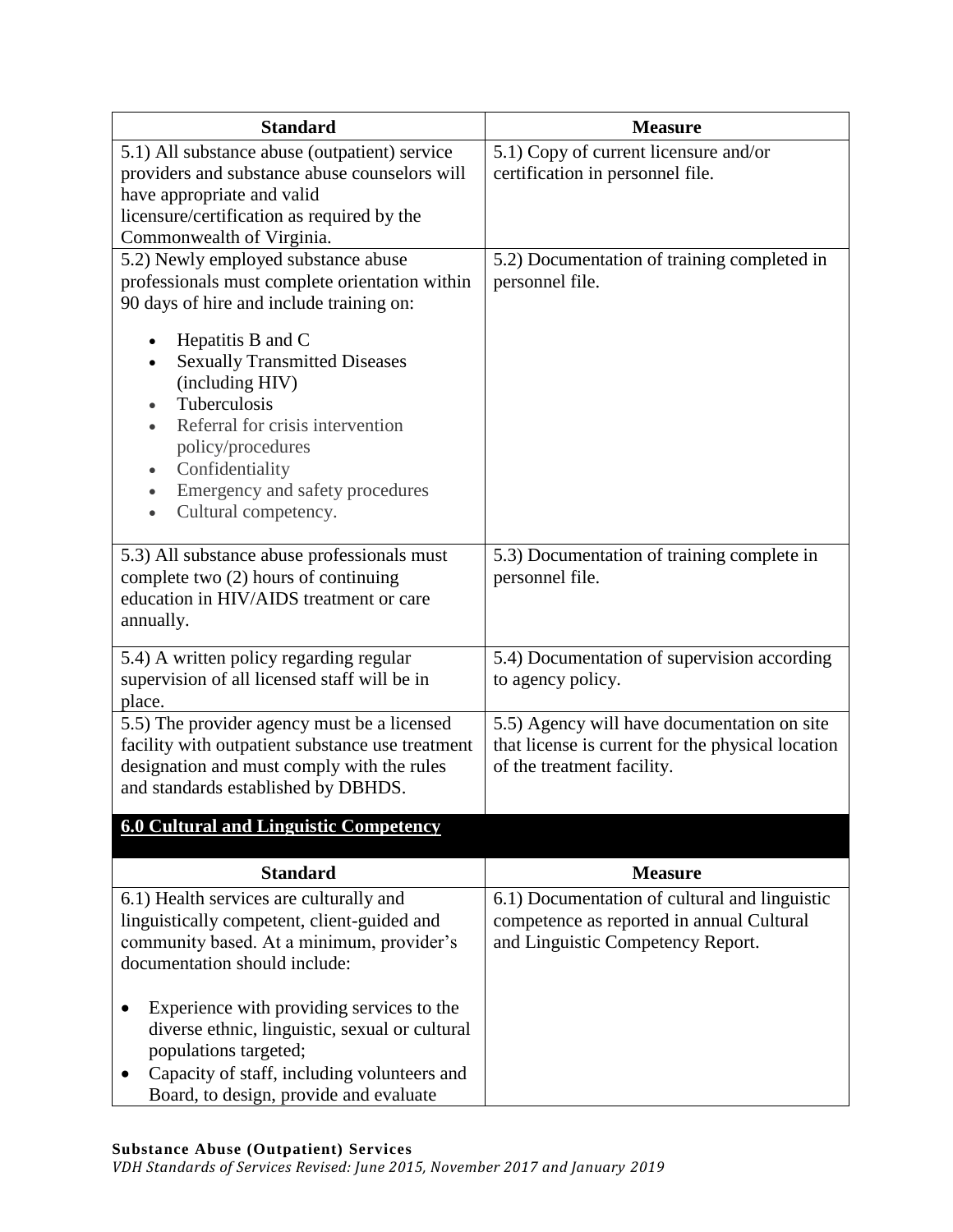| culturally and linguistically appropriate<br>services;<br>List of cultural competency trainings<br>completed by staff.                                                                                                                                                                                                                                                                                        |                                                                                                                                                                                                                                                                                                  |
|---------------------------------------------------------------------------------------------------------------------------------------------------------------------------------------------------------------------------------------------------------------------------------------------------------------------------------------------------------------------------------------------------------------|--------------------------------------------------------------------------------------------------------------------------------------------------------------------------------------------------------------------------------------------------------------------------------------------------|
| 6.2) Easy-to-understand print and multimedia<br>materials and signage in the languages<br>commonly used by the populations in the<br>service area shall be available. <sup>ix</sup>                                                                                                                                                                                                                           | 6.2) Culturally and linguistically appropriate<br>materials and signage accessible.                                                                                                                                                                                                              |
| 7.0 Privacy and Confidentiality (including securing records)                                                                                                                                                                                                                                                                                                                                                  |                                                                                                                                                                                                                                                                                                  |
| <b>Standard</b>                                                                                                                                                                                                                                                                                                                                                                                               | <b>Measure</b>                                                                                                                                                                                                                                                                                   |
| 7.1) Client confidentiality policy exists which<br>include:<br>a) Release of information requirements,<br>and<br>b) Health Insurance Portability and<br>Accountability Act.                                                                                                                                                                                                                                   | 7.1) Written Client confidentiality policy on<br>file at provider agency.                                                                                                                                                                                                                        |
| 7.2) Client's consent for release of information<br>is determined.                                                                                                                                                                                                                                                                                                                                            | 7.2) Current Release of Information Form<br>signed and dated by client and provider<br>representative and located in patient's record.<br>Each release form indicates who may receive<br>the client's information and has an expiration<br>of not more than 12 months from date of<br>signature. |
| 7.3) Each client file is stored in a secure<br>location. Electronic patient records are<br>protected from unauthorized use.                                                                                                                                                                                                                                                                                   | 7.3) Files stored in locked file or cabinet with<br>access limited to appropriate personnel.<br>Electronic files are secure with password<br>protection and access is limited to appropriate<br>personnel.                                                                                       |
| 7.4) Annual submission of Verification of<br>Receipt of Assurance of Key Requirements<br>document by all staff that handle client<br>identifying information.                                                                                                                                                                                                                                                 | 7.4) Documentation of signed Verification of<br>Receipt of Assurance of Key Requirement<br>forms.                                                                                                                                                                                                |
| <b>8.0 Quality Management</b><br>National Monitoring Standards: Implement a Clinical Quality Management Program (CQM)<br>to include: $a$ ) written QM plan; $b$ ) quality expectations for providers and services; $c$ ) method<br>to report and track expected outcomes; d) monitoring of provider compliance with HHS<br>treatment guidelines and Part B Program's approved Standards of Care. <sup>x</sup> |                                                                                                                                                                                                                                                                                                  |

| <b>Standard</b>                                | <b>Measure</b>                             |
|------------------------------------------------|--------------------------------------------|
| 8.1) Measure and report client health outcomes | 8.1) Performance measurement data on the   |
| using Substance Abuse Treatment (Outpatient)   | following indicators:                      |
| measures approved by VDH.                      | Percentage of people living with HIV and   |
|                                                | receiving Substance Abuse Treatment        |
|                                                | (Outpatient) Services, regardless of age,  |
|                                                | who will have at least two care markers in |

*VDH Standards of Services Revised: June 2015, November 2017 and January 2019*